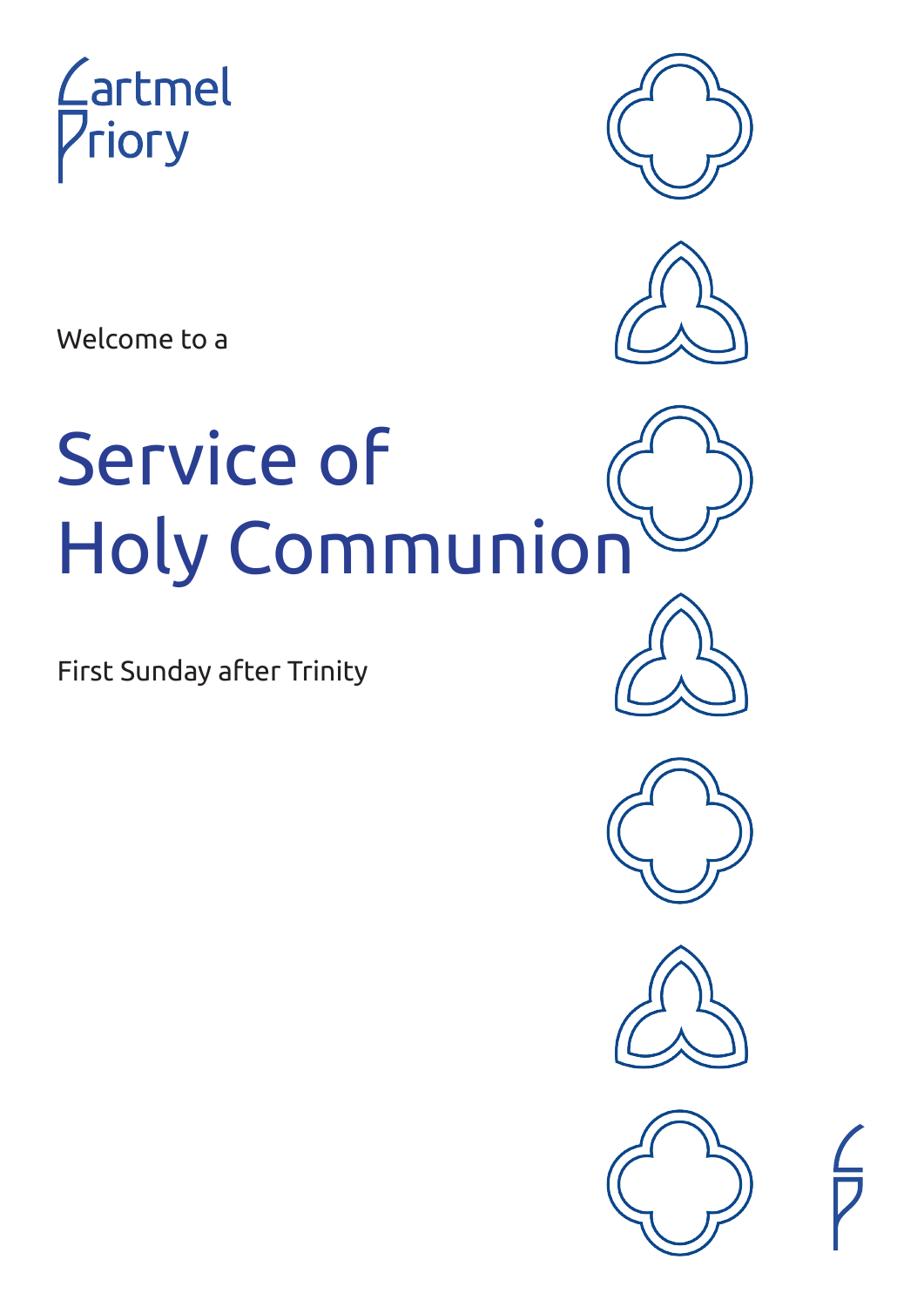In the name of the Father, and of the Son, and of the Holy Spirit. Amen.

The Lord be with you. And also with you.

Welcome and notification of church notices

Opening hymn: 418 Father, Lord of all creation

Prayer of Preparation

Almighty God, to whom all hearts are open, all desires known, and from whom no secrets are hidden: cleanse the thoughts of our hearts by the inspiration of your Holy Spirit, that we may perfectly love you, and worthily magnify your holy name; through Christ our Lord. Amen.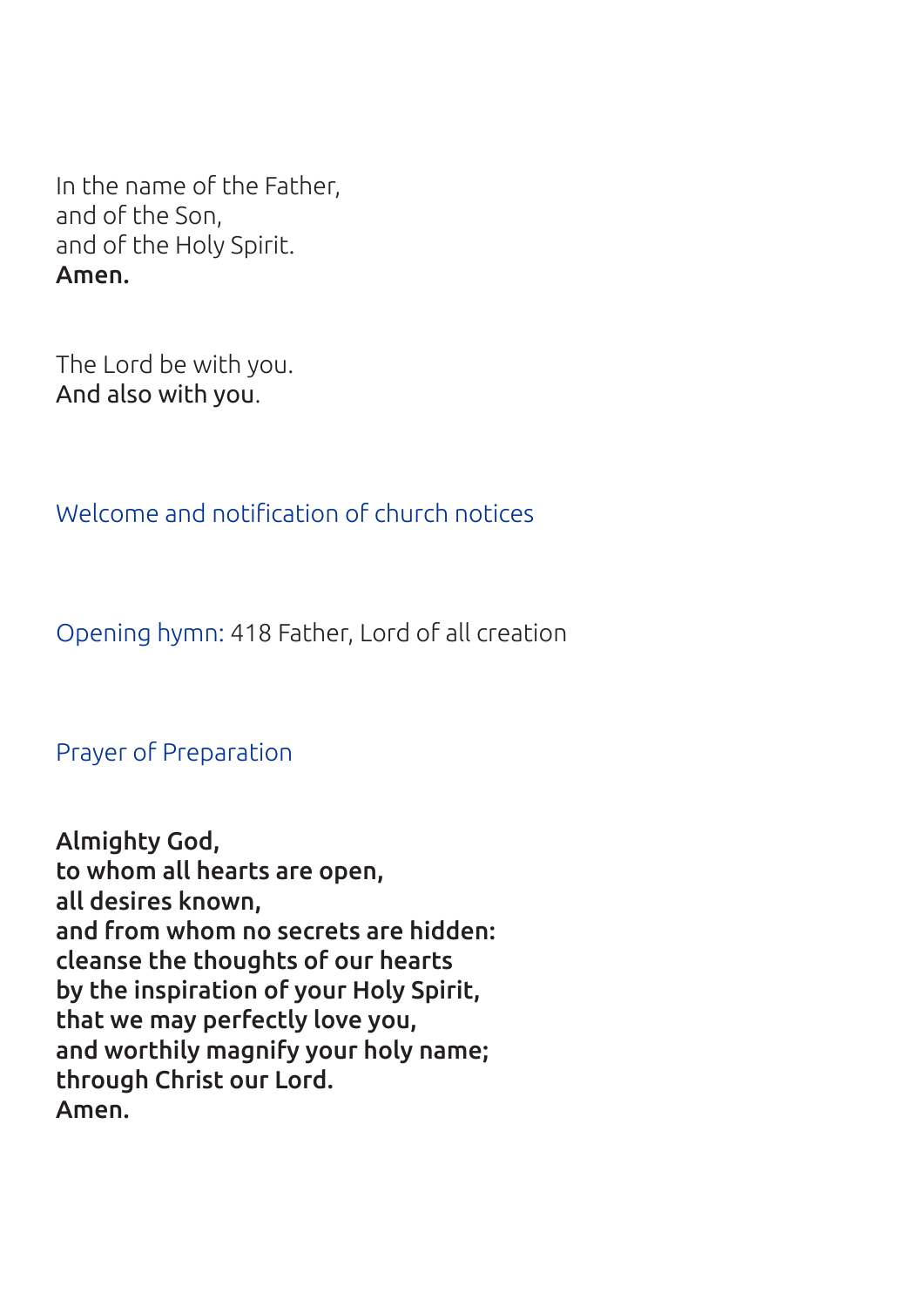#### Prayers of Penitence

Our Lord Jesus Christ said: The first commandment is this: 'Hear, O Israel, the Lord our God is the only Lord. You shall love the Lord your God with all your heart, with all your soul, with all your mind, and with all your strength.'

The second is this: 'Love your neighbour as yourself.' There is no other commandment greater than these. On these two commandments hang all the law and the prophets.

#### Amen. Lord, have mercy.

God so loved the world that he gave his only Son Jesus Christ to save us from our sins, to be our advocate in heaven, and to bring us to eternal life.

Let us confess our sins in penitence and faith, firmly resolved to keep God's commandments and to live in love and peace with all.

Most merciful God, Father of our Lord Jesus Christ, we confess that we have sinned in thought, word and deed. We have not loved you with our whole heart. We have not loved our neighbours as ourselves. In your mercy forgive what we have been, help us to amend what we are, and direct what we shall be; that we may do justly, love mercy, and walk humbly with you, our God. Amen.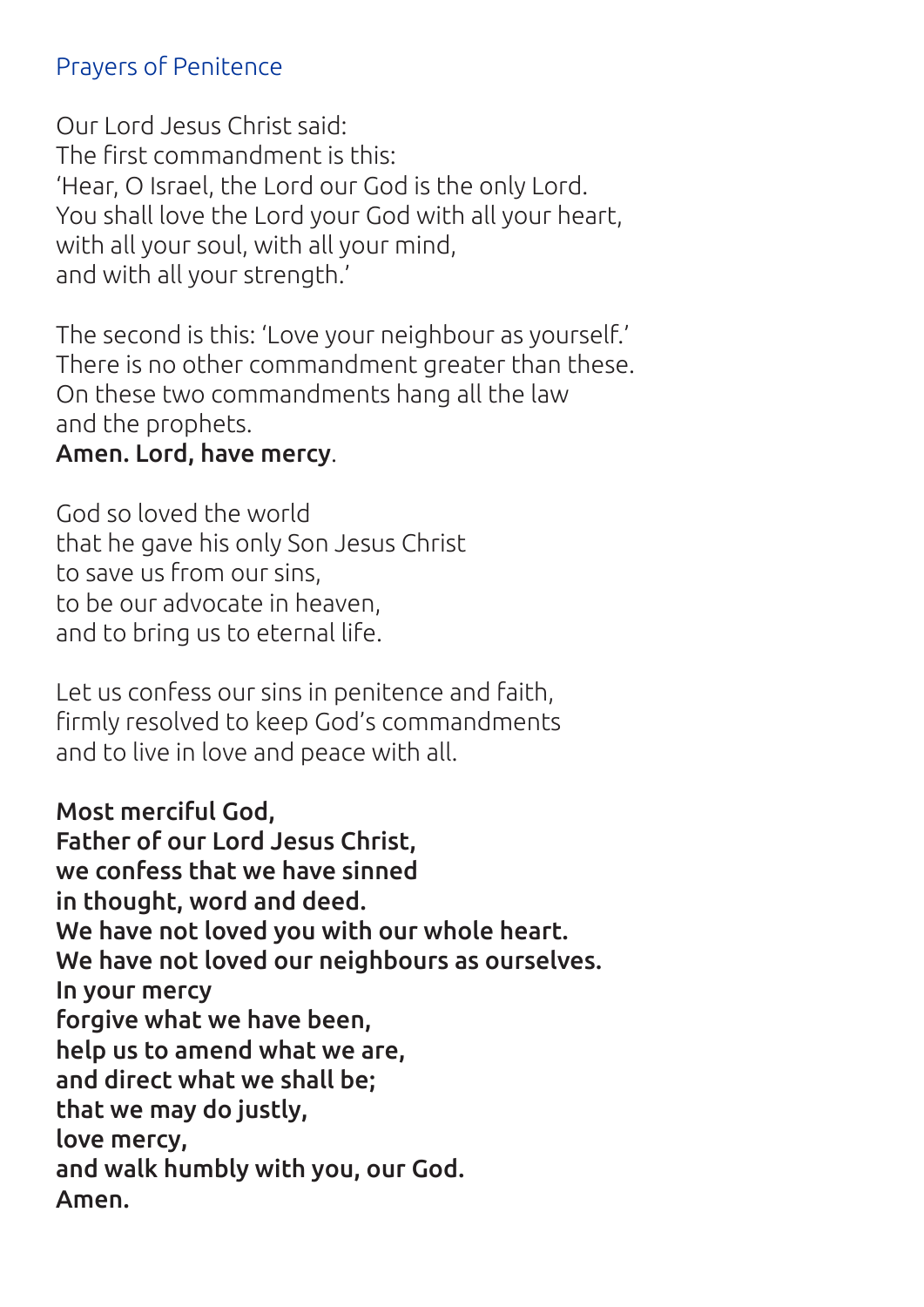Almighty God, who forgives all who truly repent, have mercy upon you, pardon and deliver you from all your sins, confirm and strengthen you in all goodness, and keep you in life eternal; through Jesus Christ our Lord. Amen.

Glory to God in the highest, and peace to his people on earth.

Lord God, heavenly King, almighty God and Father, we worship you, we give you thanks, we praise you for your glory.

Lord Jesus Christ, only Son of the Father, Lord God, Lamb of God, you take away the sin of the world: have mercy on us; you are seated at the right hand of the Father: receive our prayer.

For you alone are the Holy One, you alone are the Lord, you alone are the Most High, Jesus Christ, with the Holy Spirit, in the glory of God the Father. Amen.

#### The Collect

God of truth, help us to keep your law of love and to walk in ways of wisdom, that we may find true life in Jesus Christ your Son. Amen.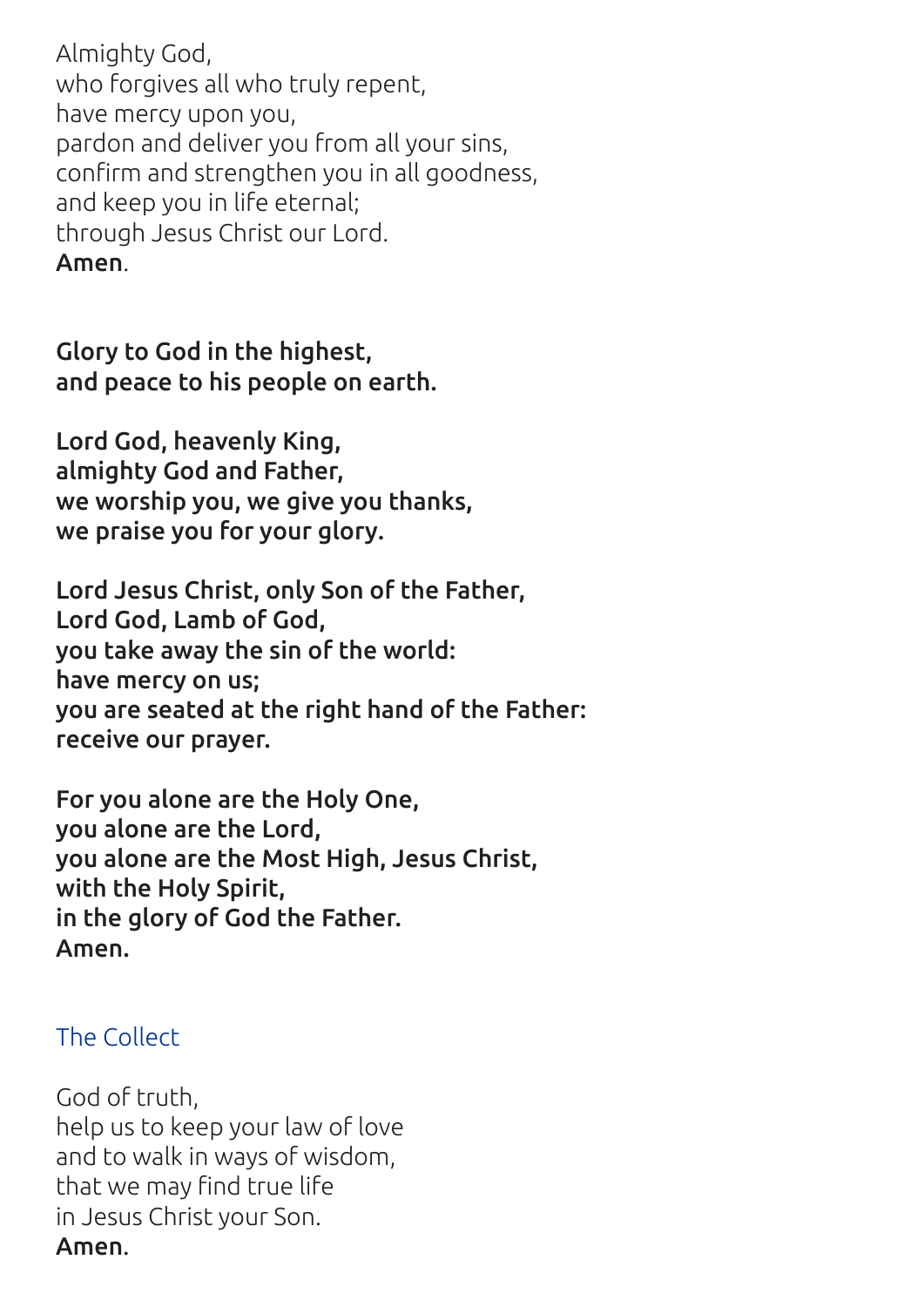#### The Liturgy of the Word

A reading from Galatians 3.23-end

Now before faith came, we were imprisoned and guarded under the law until faith would be revealed. Therefore the law was our disciplinarian until Christ came, so that we might be justified by faith. But now that faith has come, we are no longer subject to a disciplinarian, for in Christ Jesus you are all children of God through faith. As many of you as were baptized into Christ have clothed yourselves with Christ. There is no longer Jew or Greek, there is no longer slave or free, there is no longer male and female; for all of you are one in Christ Jesus. And if you belong to Christ, then you are Abraham's offspring, heirs according to the promise.

This is the word of the Lord. Thanks be to God.

Gradual hymn: 392 Bright the vision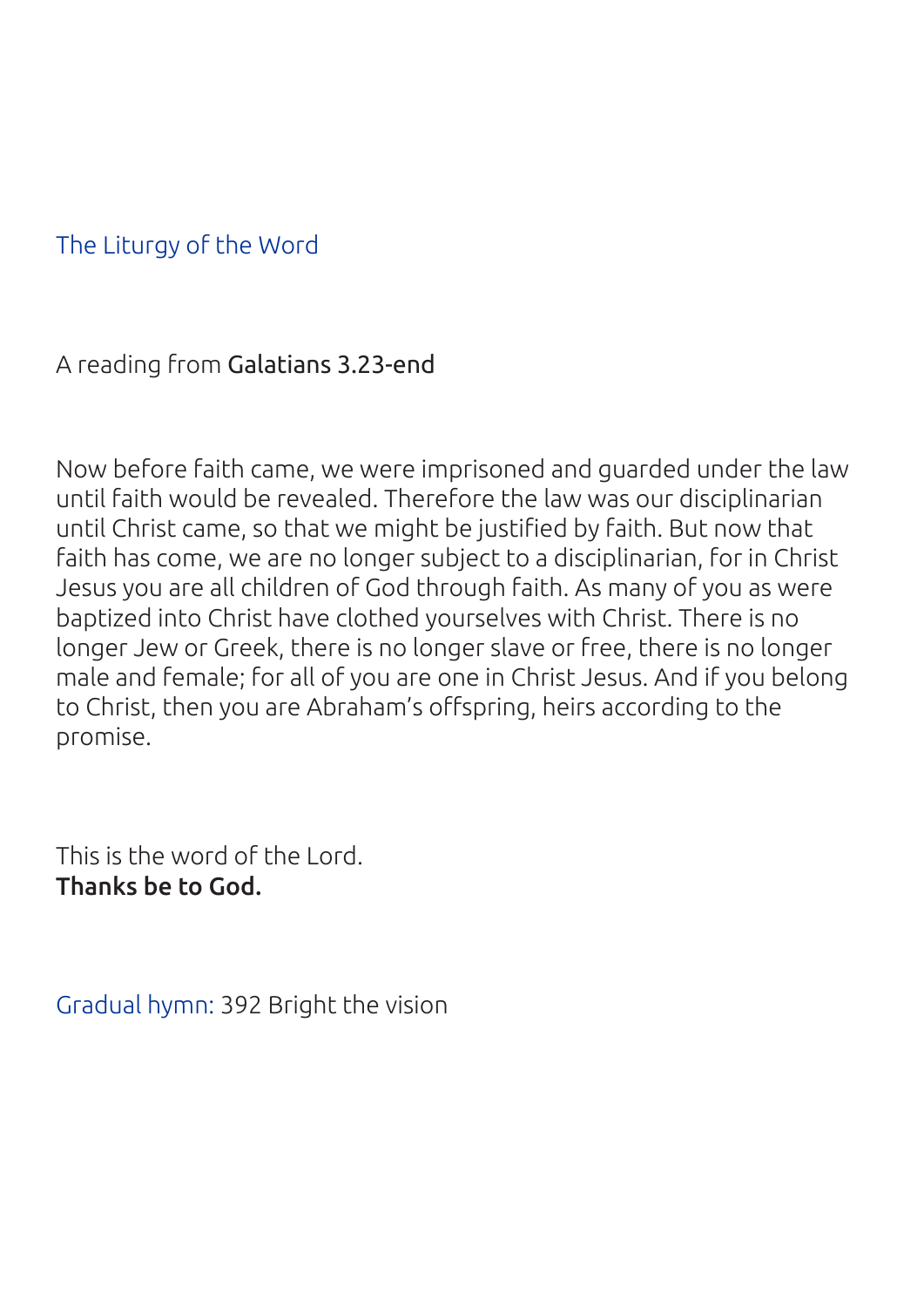# The Gospel

Hear the Gospel of our Lord Jesus Christ according to Luke 8.26-39 Glory to you, O Lord.

They arrived at the country of the Gerasenes, which is opposite Galilee. As he stepped out on land, a man of the city who had demons met him. For a long time he had worn no clothes, and he did not live in a house but in the tombs. When he saw Jesus, he fell down before him and shouted at the top of his voice, 'What have you to do with me, Jesus, Son of the Most High God? I beg you, do not torment me'— for Jesus had commanded the unclean spirit to come out of the man. (For many times it had seized him; he was kept under guard and bound with chains and shackles, but he would break the bonds and be driven by the demon into the wilds.) Jesus then asked him, 'What is your name?' He said, 'Legion'; for many demons had entered him. They begged him not to order them to go back into the abyss.

Now there on the hillside a large herd of swine was feeding; and the demons begged Jesus to let them enter these. So he gave them permission. Then the demons came out of the man and entered the swine, and the herd rushed down the steep bank into the lake and was drowned.

When the swineherds saw what had happened, they ran off and told it in the city and in the country. Then people came out to see what had happened, and when they came to Jesus, they found the man from whom the demons had gone sitting at the feet of Jesus, clothed and in his right mind. And they were afraid. Those who had seen it told them how the one who had been possessed by demons had been healed. Then all the people of the surrounding country of the Gerasenes asked Jesus to leave them; for they were seized with great fear. So he got into the boat and returned. The man from whom the demons had gone begged that he might be with him; but Jesus sent him away, saying, 'Return to your home, and declare how much God has done for you.' So he went away, proclaiming throughout the city how much Jesus had done for him.

This is the Gospel of the Lord. Praise to you, O Christ.

The Talk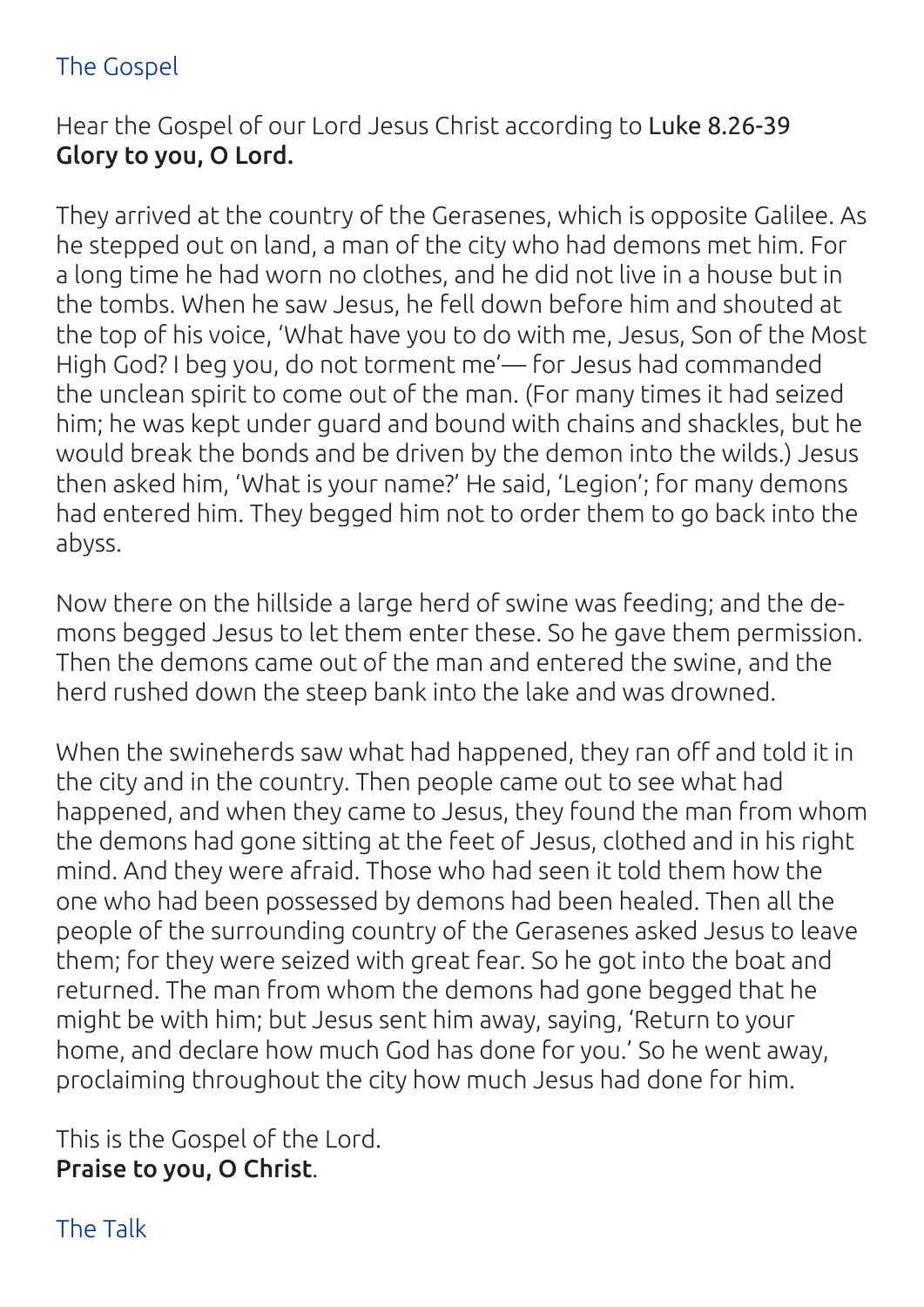# The Creed

We believe in one God, the Father, the Almighty, maker of heaven and earth, of all that is, seen and unseen.

We believe in one Lord, Jesus Christ, the only Son of God, eternally begotten of the Father, God from God, Light from Light, true God from true God, begotten, not made, of one Being with the Father; through him all things were made. For us and for our salvation he came downfrom heaven, was incarnate from the Holy Spirit and the Virgin Mary and was made man. For our sake he was crucified under Pontius Pilate; he suffered death and was buried. On the third day he rose again in accordance with the Scriptures; he ascended into heaven and is seated at the right hand of the Father. He will come again in glory to judge the living and the dead, and his kingdom will have no end.

We believe in the Holy Spirit, the Lord, the giver of life, who proceeds from the Father and the Son, who with the Father and the Son is worshipped and glorified, who has spoken through the prophets.

We believe in one holy catholic and apostolic Church. We acknowledge one baptism for the forgiveness of sins. We look for the resurrection of the dead, and the life of the world to come. Amen.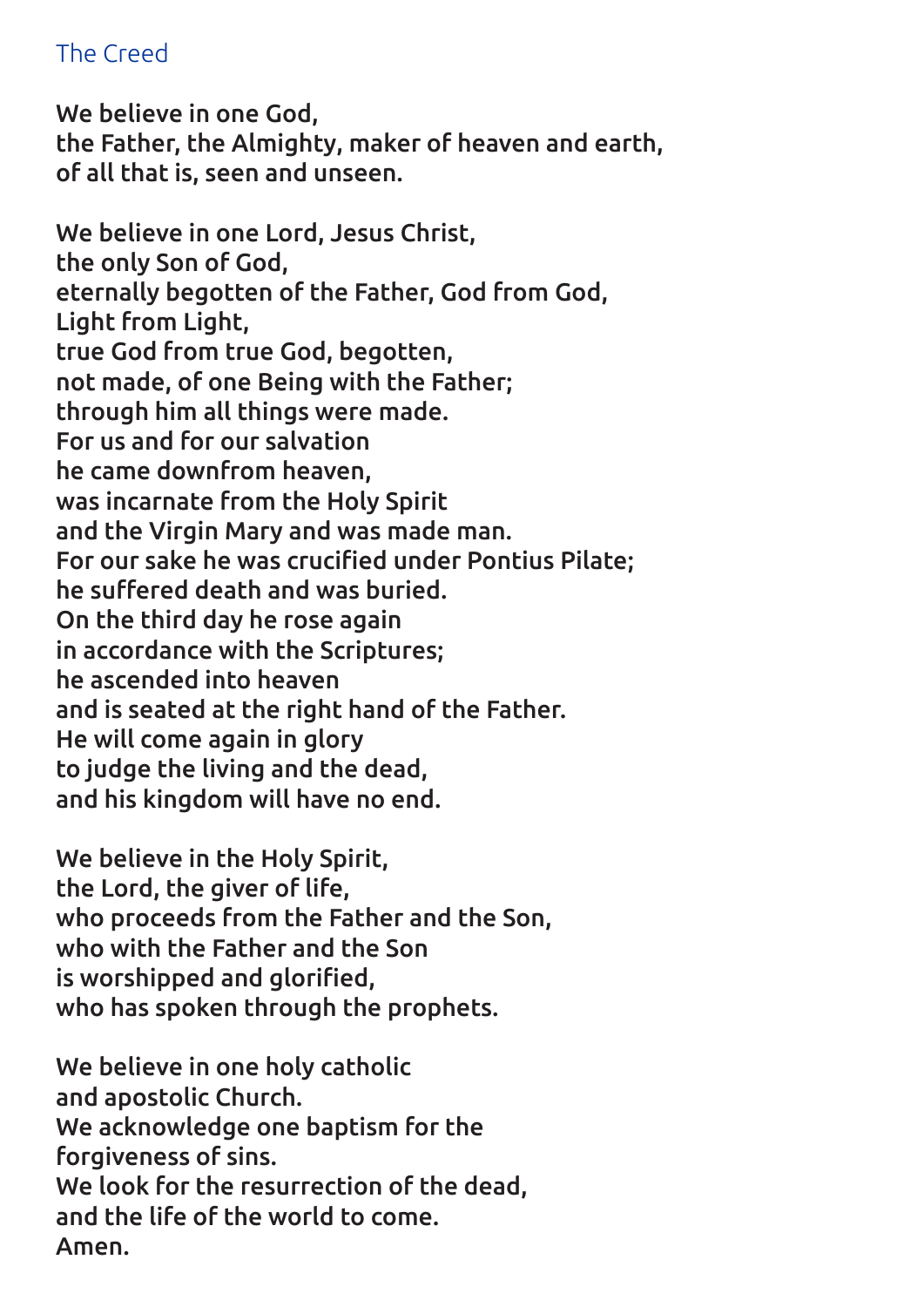## Prayers of Intercession

We pray to Jesus who is present with us to eternity.

Lord Jesus, we pray for the world's leaders, that they may exercise power with compassion and integrity. We pray for those who are guiding our nation at this time, and shaping national policy. Give them the gift of your wisdom, and a right discernment in all things. Lord, hear us, Lord graciously hear us.

Lord Jesus, we pray for those for who are in any kind of need. We pray for the millions of displaced people in our world. We pray for the work of aid agencies. Lord, hear us,

# Lord graciously hear us.

Lord Jesus, we pray for all who are unwell, remembering those in hospital, those at home and for all who are known to us. Lord, hear us, Lord graciously hear us.

Lord Jesus, the resurrection and the life, we pray for all who have lost their life. Raise us with them to eternal life. Lord, hear us, Lord graciously hear us.

# We commend ourselves, and all for whom we pray, to the mercy and protection of God. Merciful Father, accept these prayers for the sake of your Son, our Saviour Jesus Christ. Amen.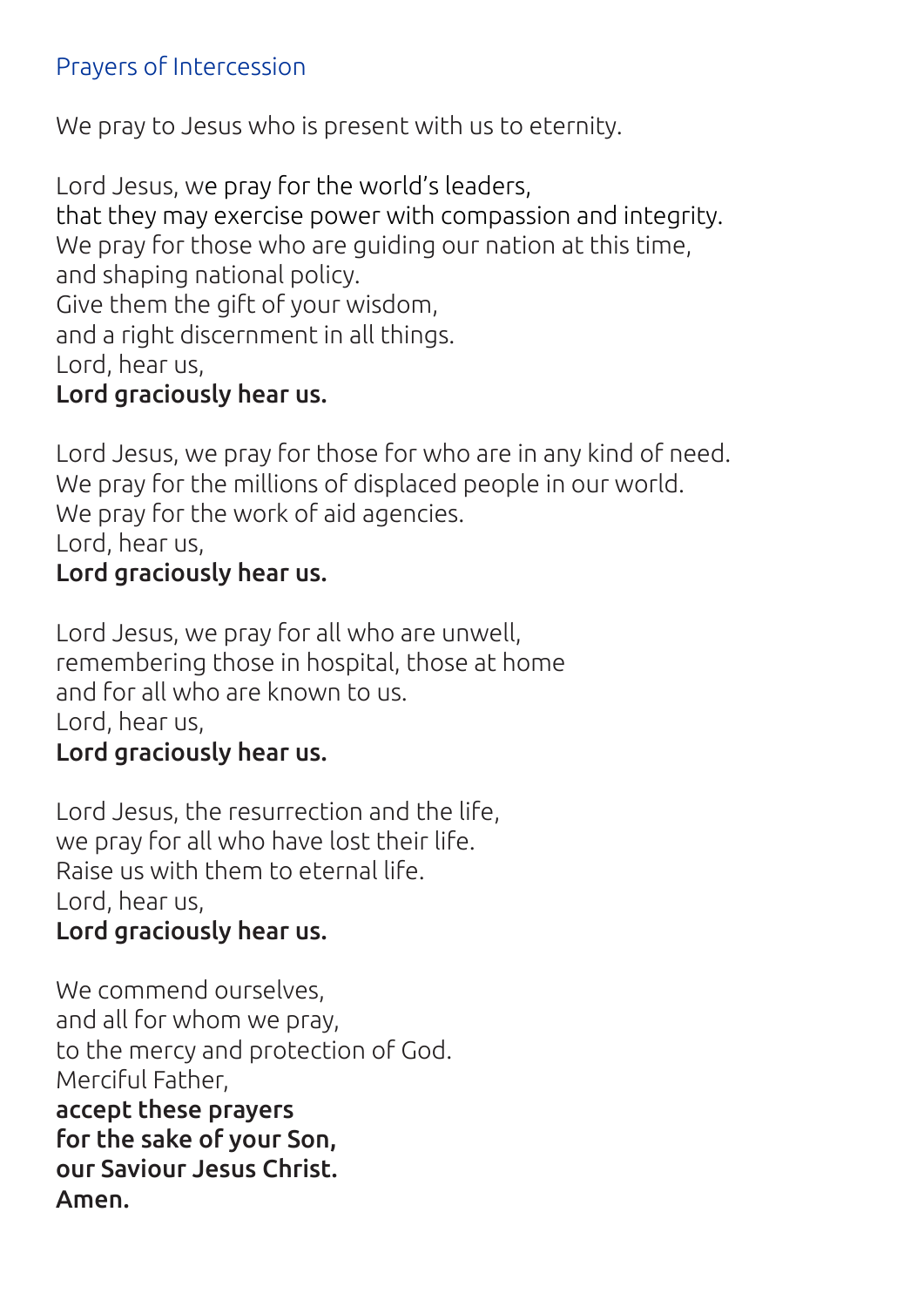#### The Peace

We are the Body of Christ. In the one Spirit we were all baptized into one body. Let us then pursue all that makes for peace and builds up our common life.

The peace of the triune God be always with you. and also with you.

Offertory hymn: 543 O praise ye the Lord

# Preparation of the Table

Blessed are you, Lord God of all creation: through your goodness we have this bread to set before you, which earth has given and human hands have made. It will become for us the bread of life. Blessed be God for ever.

Blessed are you, Lord God of all creation: through your goodness we have this wine to set before you, fruit of the vine and work of human hands. It will become for us the cup of salvation. Blessed be God for ever.

The Lord is here. His Spirit is with us.

Lift up your hearts. We lift them to the Lord.

Let us give thanks to the Lord our God. It is right to give thanks and praise.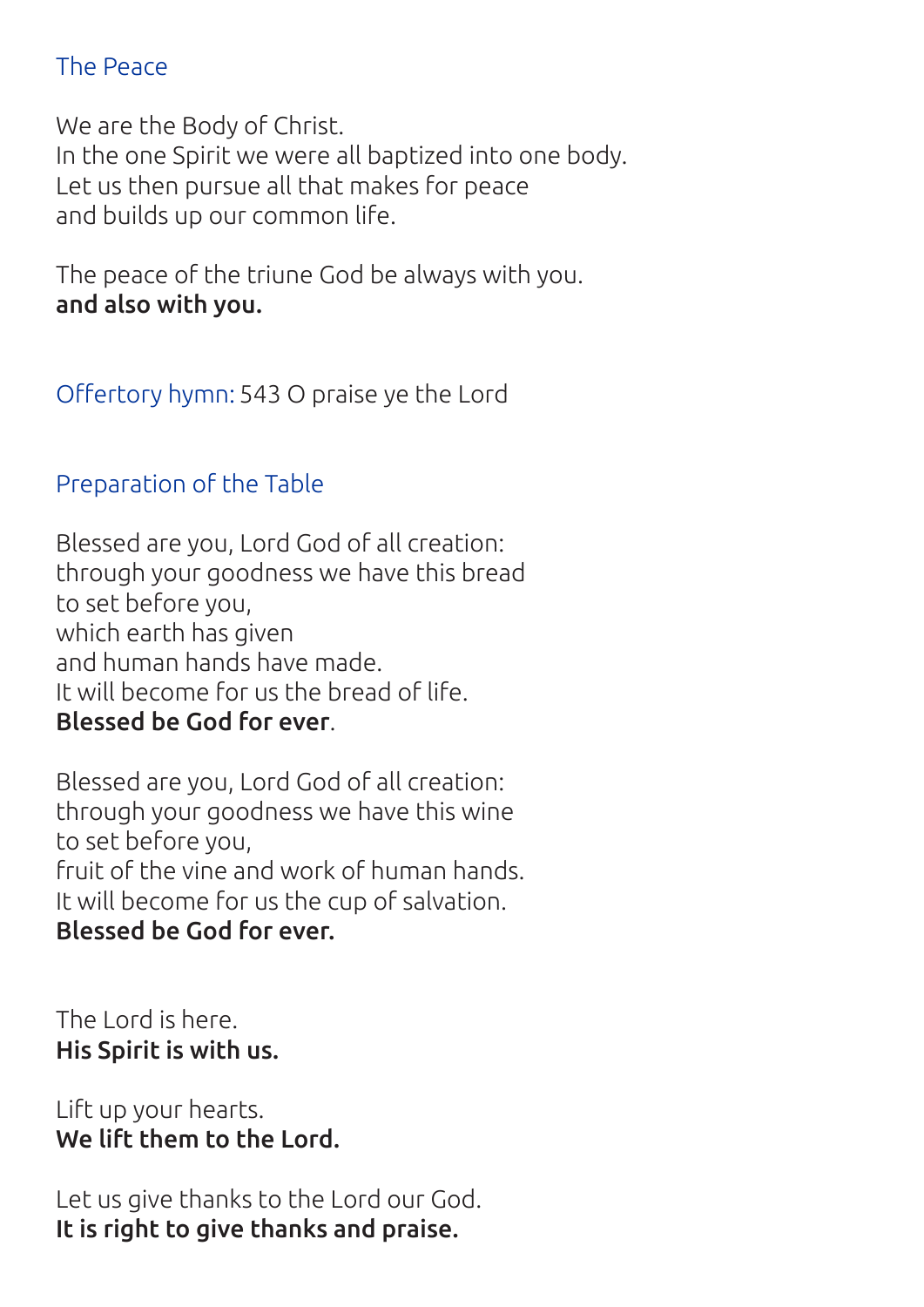Father, you made the world and love your creation. You gave your Son Jesus Christ to be our Saviour. His dying and rising have set us free from sin and death.

And so we gladly thank you, with saints and angels praising you, and singing:

Holy, holy, holy Lord, God of power and might, heaven and earth are full of your glory. Hosanna in the highest. Blessed is he who comes in the name of the Lord. Hosanna in the highest.

We praise and bless you, loving Father, through Jesus Christ, our Lord; and as we obey his command, send your Holy Spirit, that broken bread and wine outpoured may be for us the body and blood of your dear Son.

On the night before he died he had supper with his friends and, taking bread, he praised you. He broke the bread, gave it to them and said: Take, eat; this is my body which is given for you; do this in remembrance of me.

When supper was ended he took the cup of wine. Again he praised you, gave it to them and said: Drink this, all of you; this is my blood of the new covenant, which is shed for you and for many for the forgiveness of sins. Do this, as often as you drink it, in remembrance of me.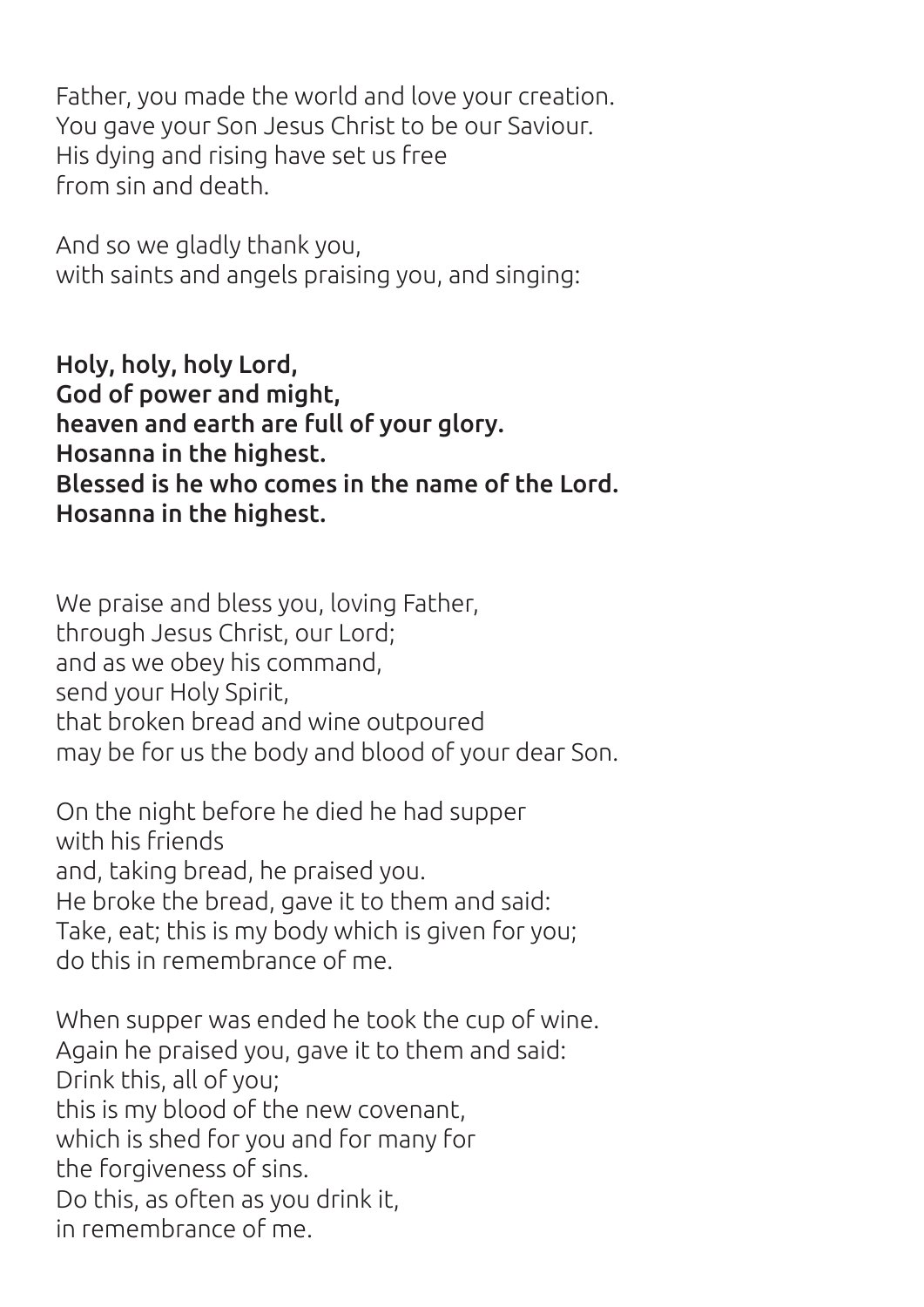So, Father, we remember all that Jesus did, in him we plead with confidence his sacrifice made once for all upon the cross.

Bringing before you the bread of life and cup of salvation, we proclaim his death and resurrection until he comes in glory.

Great is the mystery of faith Christ has died: Christ is risen: Christ will come again.

Lord of all life, help us to work together for that day when your kingdom comes and justice and mercy will be seen in all the earth.

Look with favour on your people, gather us in your loving arms and bring us with The Blessed Virgin Mary, Saint Michael and all the saints to feast at your table in heaven.

Through Christ, and with Christ, and in Christ, in the unity of the Holy Spirit, all honour and glory are yours, O loving Father, for ever and ever.

Amen.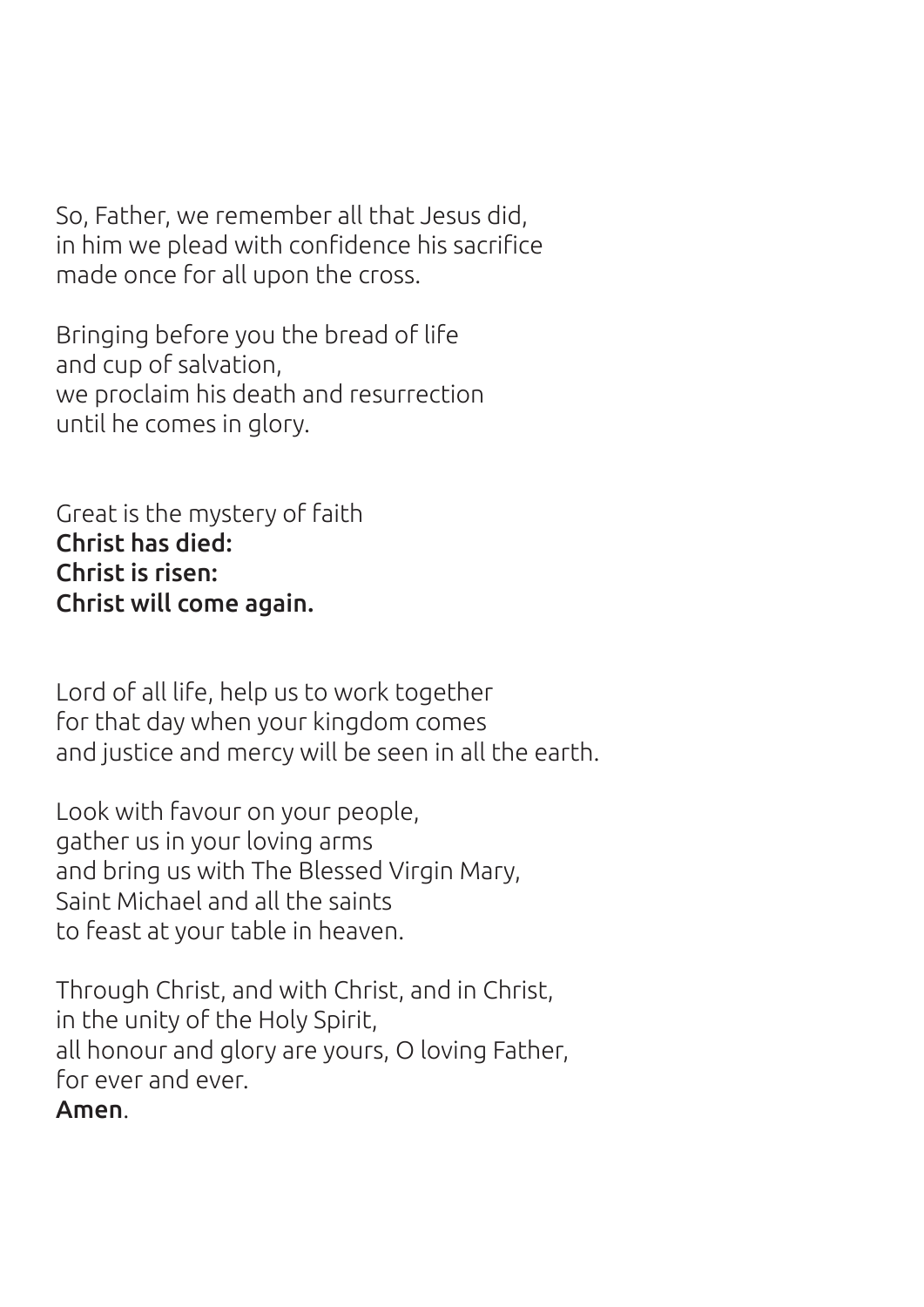Let us pray with confidence as our Saviour has taught us:

Our Father, who art in heaven, hallowed be thy name; thy kingdom come; thy will be done; on earth as it is in heaven. Give us this day our daily bread. And forgive us our trespasses, as we forgive those who trespass against us. And lead us not into temptation; but deliver us from evil. For thine is the kingdom, the power and the glory, for ever and ever. Amen.

#### Breaking of the Bread

We break this bread to share in the body of Christ. Though we are many, we are one body, because we all share in one bread.

Jesus, Lamb of God, have mercy on us. Jesus, bearer of our sins, have mercy on us. Jesus, redeemer of the world, grant us peace.

Draw near with faith. Receive the body of our Lord Jesus Christ which he gave for you, and his blood which he shed for you. Eat and drink in remembrance that he died for you, and feed on him in your hearts by faith with thanksgiving.